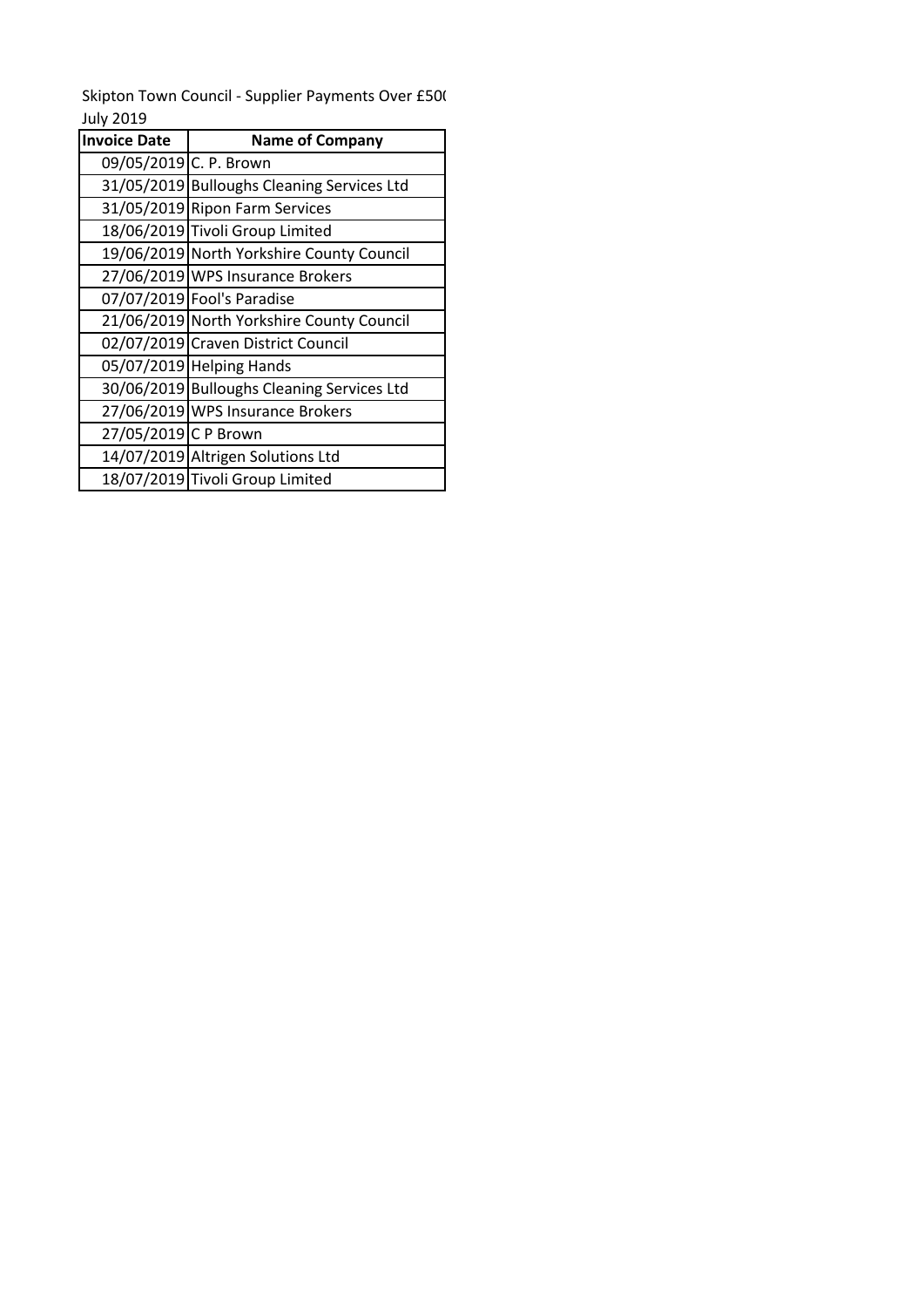| Reason                                                                                        |  |  |
|-----------------------------------------------------------------------------------------------|--|--|
| Installation of Shipping Containers at Council Compound                                       |  |  |
| Cleaning and Securing of Toilets (May 2019)                                                   |  |  |
| Repairs to Kubota B3030 Mower Deck                                                            |  |  |
| Routine Works Grounds Maintenance Contract April 2019- March 2020 - Grass Cutting (June 2019) |  |  |
| Footway Lighting Maintenance Account                                                          |  |  |
| Annual Town Council Fleet Renewal                                                             |  |  |
| Entertainment at Skipton Sheep Day 2019                                                       |  |  |
| <b>Street Lighting Energy Costs</b>                                                           |  |  |
| Quarterly Rent Charges for Town Council Offices                                               |  |  |
| Fence Preparation and Painting at Greatwood/Horseclose MUGA                                   |  |  |
| Cleaning and Securing of Toilets (June 2019)                                                  |  |  |
| Annual Business Insurance Renewal                                                             |  |  |
| Drainage Work Carried out at Council Compound Storage                                         |  |  |
| Computer Tower, Monitor and Software                                                          |  |  |
| Routine Works Grounds Maintenance Contract April 2019- March 2020 (July 2019)                 |  |  |